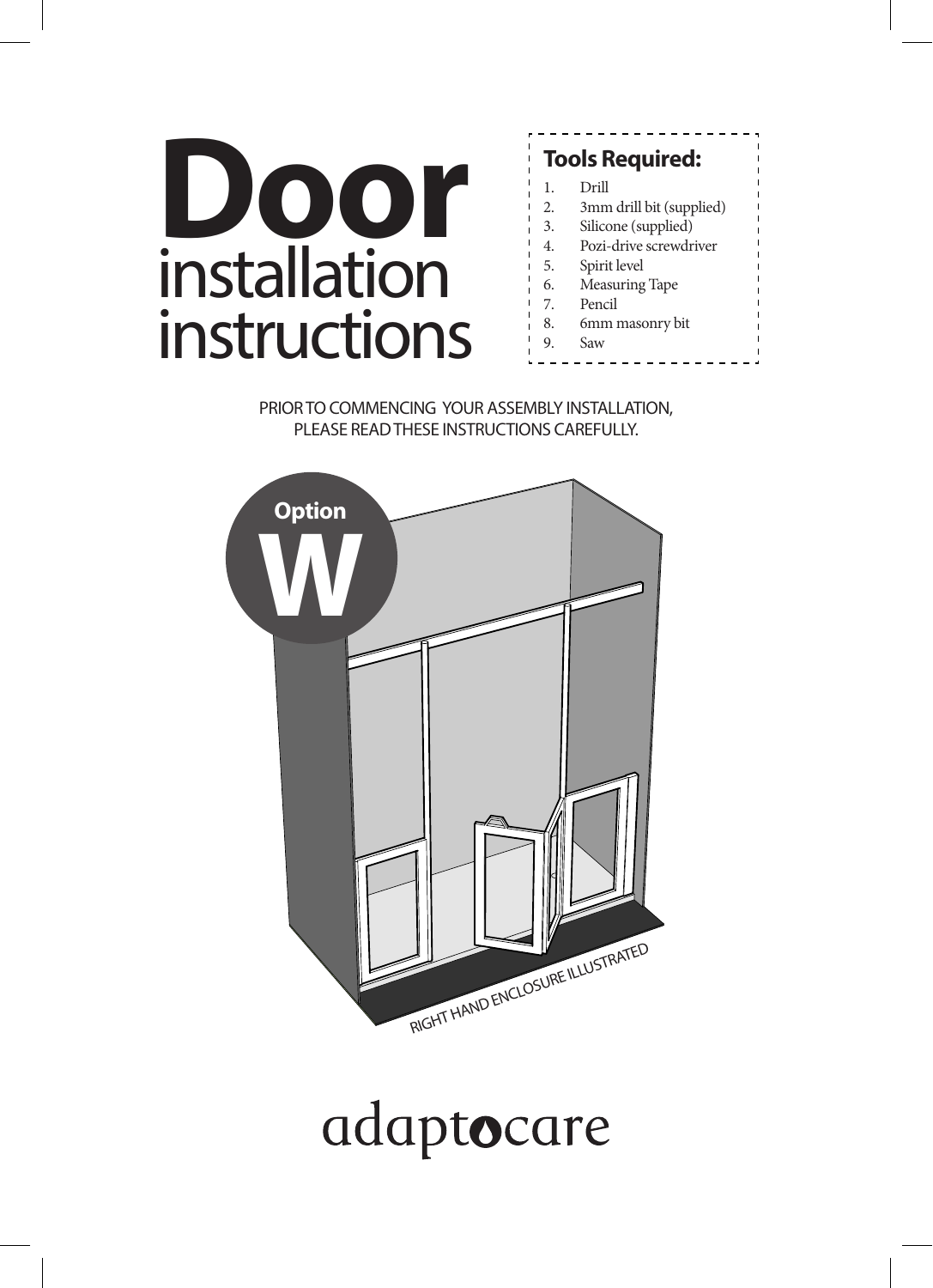

Vertical support post Compensators (x2) Fixed panel #1 5. Fixed panel #2 6. Bi-fold door 7. Fittings & fixings 8. Shower curtain

#### **BEFORE BEGINNING INSTALLATION PLEASE CHECK:**

- 1. All component parts of your assembly, including fixings, are present and in good condition. Any shortages or damaged goods should be reported immediately.
- 2. The shower unit has a suitable flow rate. Power showers are NOT suitable for special needs trays or wet floors.
- 3. The door seal platform on the tray where the doors sit should be level, i.e. on length and width.

#### **DOOR ALIGNMENT INFORMATION:**

When installing your assembly, please be mindful of where the doors sits in relation to the shower tray. The inner face of the doors should be aligned with the inside of the door seal platform (the flat area on the tray where the seal sits).

Failure to install the doors in this position could cause a lower quality of performance from the door seals.





### **PLEASE NOTE:**

Our compensators have a reasonable allowance for out of square walls, however in extreme cases it may be necessary to pack off the walls first.

The curtain rail may require to be trimmed because if the rail is wrongly sized it will pull or push the vertical support post out of alignment.

Finally when applying silicone ensure all non moving parts are sealed with silicone i.e. fixed panels, compensator, hinge block base and door catch.

*Remember to advise the tenant/users to leave the silicone sealant to cure for at least 24 hours before using the shower.*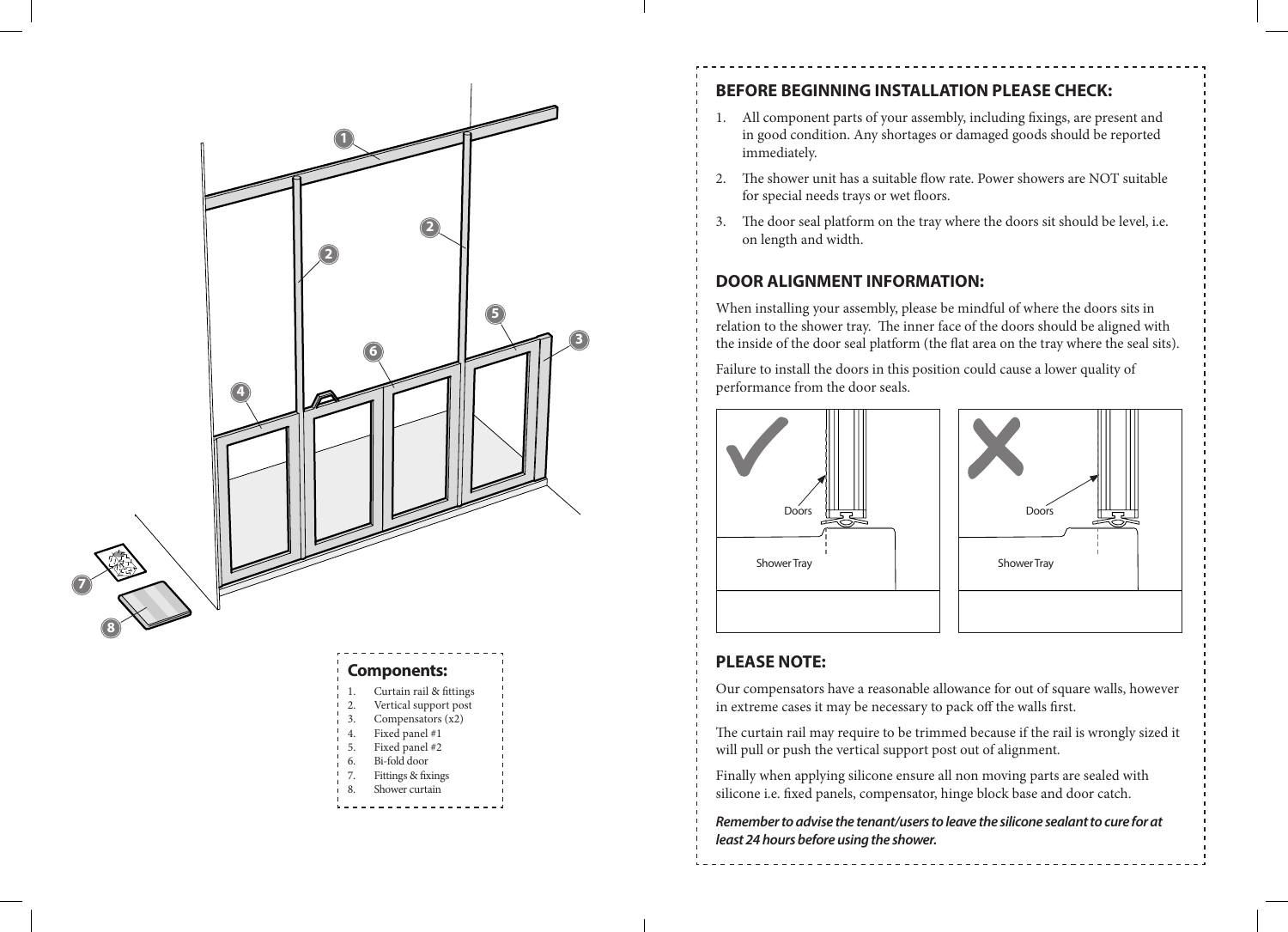- 1. Set up the enclosure on the tray or wet floor. Ensure that the doors sit inline and that the door seals are sitting fully on the seal platform of the tray, then mark the position of the compensators on the wall with a pencil.
- 2. Using a spirit level, ensure both compensators are vertical 90°, and mark the position of the compensators' locating slots on the wall panels/tiled walls with a pencil.
- 3. Using a 6mm masonry drill bit, drill the pilot holes for the compensators into the walls and then fit the 6 rawl plugs.
- 4. Using 6 of the 3.5mm x 35mm pozidrive fixing screws supplied, realign compensators and drive screws home ensuring compensators are vertical 90°.
- 5. Re-fit the doors 'dry' and recheck the levels and contact of the seals on the tray. To plot the position for the correct placement of the fixed panels, mark centre lines at the bottom of the vertical support posts.
- 6. Remove the doors and extend these centre lines to mark centre spots and then drill pilot hole with the supplied 3mm drill bit.



- 7. Position the supplied locating discs over the pilot holes and using 2 of the 3.5mm x 22mm screws supplied, drive the screws home to secure the locating discs in place.
- 8. Apply a fine bead of the supplied silicone around the locating discs and then position the 2 fixed panel assemblies into their compensators and over the locating discs.
- 9. Slot the 2 top halves of the vertical support posts over the square locating pegs and secure the 2 posts in place using 4 of the 3.5mm x 22mm screws and 4 screw cap covers.
- 10. Position the doors into their compensators ensuring that they are running inline and close properly.
- 11. With the 3mm drill bit supplied, drill into the doors through all 8 compensator pilot holes, two on each side of each compensator.
- 12. Using the 8 supplied 3.5mm x 12mm pozi-drive fixing screws with the 8 supplied screw cap covers secure the door panels into their respective compensators. Re-check the doors to ensure proper opening and closing.

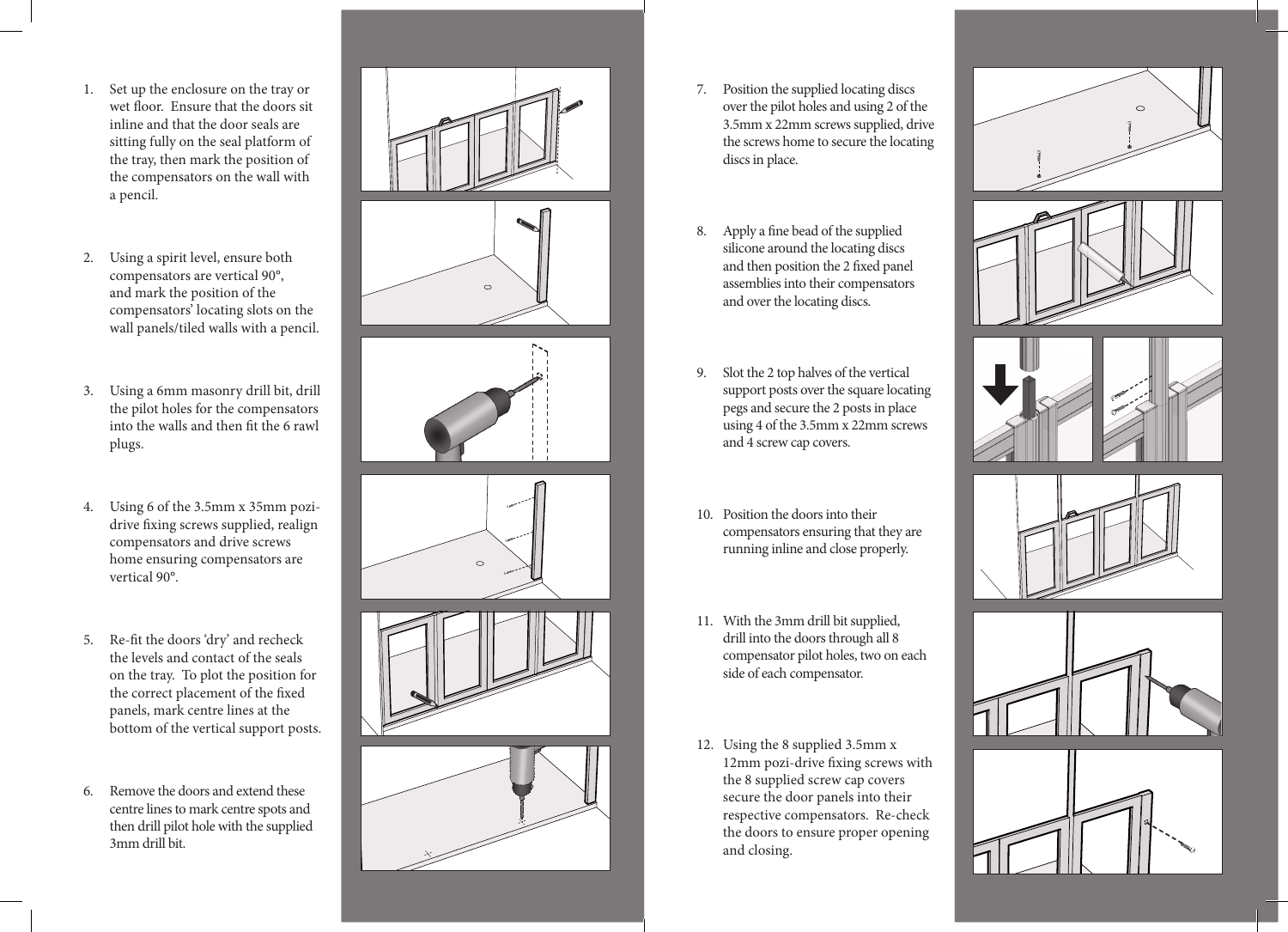13. Check sizes and if necessary use a handsaw to cut the curtain rail to the correct size to ensure the shower curtain will hang neatly inside the doors.

NOTE: When connecting the rail using the grab post 'top hats', some care must be employed to ensure that the post remains plumb to 90 º. An undersized or oversized rail will pull or push the post off the plumb. which can have a negative bearing on how the door closes and seals with the magnetic retainer.

- 14. Slide the 2 'top hat' connectors into the top of the curtain rail.
- 15. Push each 'top hat' into the top of the corresponding vertical support post. Slide the curtain rail into the correct position and tighten the 2 flange panhead 9.5mm screws on each top hat connector.
- 16. Using a pencil, mark the position of the wall brackets at either end of the rail and drill holes in the wall. Using the 3.5mm x 35mm screws and cap washers, secure the brackets to the wall.
- 17. Insert the supplied hooks & gliders into the bottom of the curtain rail, insert an anchor piece & hook into one of the wall brackets, and then hang the shower curtain from these fittings.











18. Adjust the height of the curtain rail to the optimum height ensuring the shower curtain just sits off the tray.

 onto the tray it may present a trip hazard.NOTE: If the shower curtain folds

l

I

- 19. If installing a ceiling drop rod, insert the drop rod rail attachment into the top of the curtain rail. NOTE: If fitting a U-shaped rail, we recommend installing 2 ceiling drop rods (as supplied).
- 20. If installing a ceiling drop rod, secure the ceiling attachment in the correct position on the ceiling using the remaining 3.5mm x 35mm screw.
- 21. Cut the drop rod to the correct length and insert the drop rod into the 2 connectors. Then, using the short 3mm screws, fasten each of the connectors to the drop rod.
- 22. When happy with the position and levels of the curtain rail, secure it in place using 2 of the flange panhead 9.5mm screws for each bracket. Snap the screw cover caps onto the existing washers to hide the exposed screws heads.
- 23. Apply a small amount of silicone to the top of each door between the compensators and snap fit the compensator caps in place.